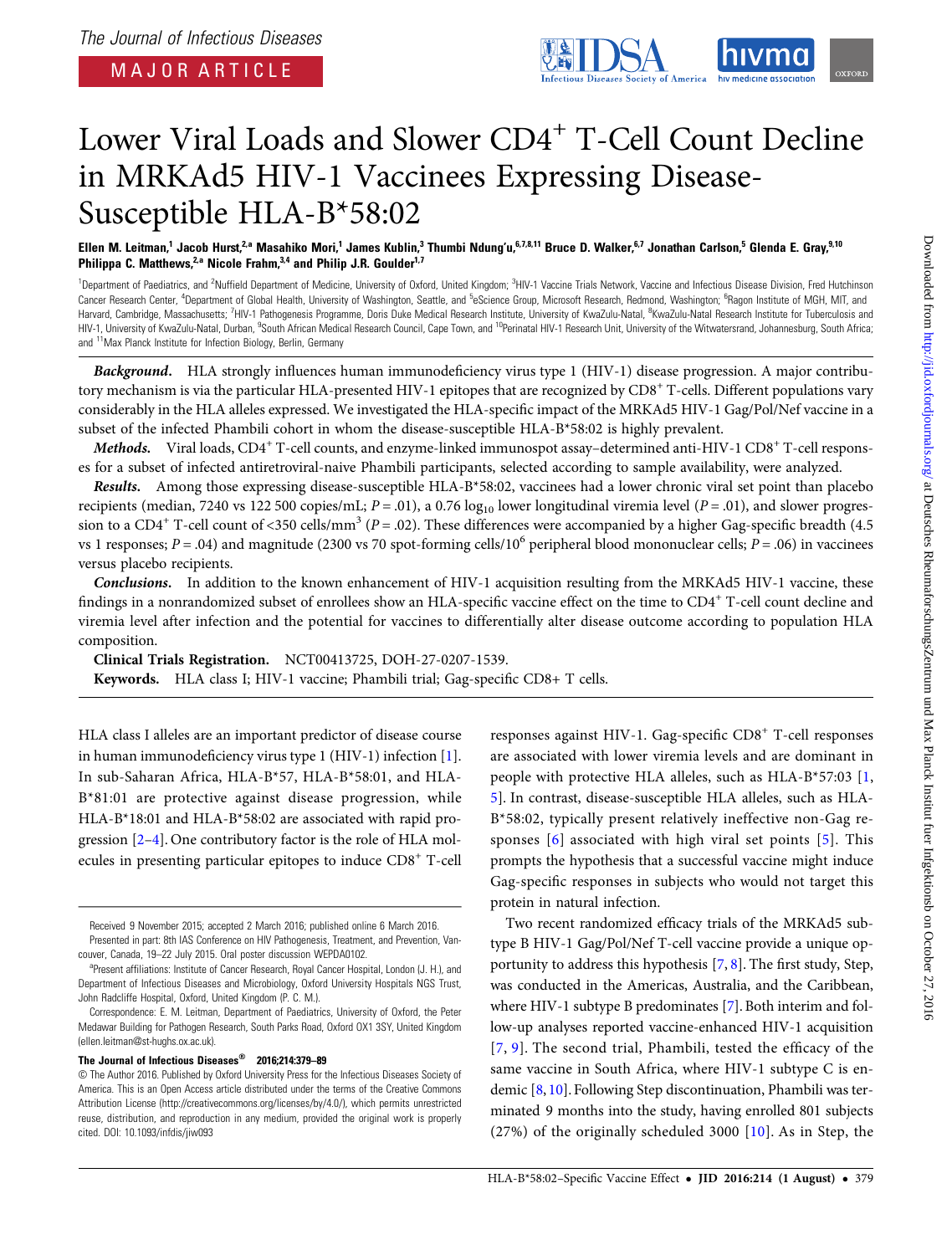<span id="page-1-0"></span>

| Characteristic                                        | Vaccine                | Placebo                 | Total                  |
|-------------------------------------------------------|------------------------|-------------------------|------------------------|
| Subjects                                              | 37(62)                 | 23 (38)                 | 60 (100)               |
| Age at enrollment, y                                  | 24 (21.5-28.5)         | 24 (22-32)              | 24 (22-29)             |
| Sex                                                   |                        |                         |                        |
| Female                                                | 21(57)                 | 18 (78)                 | 39 (65)                |
| Male                                                  | 16(43)                 | 5(22)                   | 21(35)                 |
| Study site                                            |                        |                         |                        |
| Soweto, Johannesburg                                  | 15(41)                 | 7(30)                   | 22(37)                 |
| Emavundleni, Cape Town                                | 8(22)                  | 6(26)                   | 14 (23)                |
| CAPRISA, Klerksdorp                                   | 5(14)                  | 4(17)                   | 9(15)                  |
| eThekwini, Durban                                     | 7(19)                  | 3(13)                   | 10(17)                 |
| Medunsa, Polokwane                                    | 2(5)                   | 3(13)                   | 5(8)                   |
| Time since diagnosis, mo.                             |                        |                         |                        |
| Time point 1                                          | $2(1-2.5)$             | $2(1-3)$                | $2(1-3)$               |
| Time point 2                                          | $12(11-12)$            | $11(11-12)$             | $12(11-12)$            |
| Duration of follow-up data, time since diagnosis, mo. | $17(16-18)$            | $17(16-19)$             | $17(16-18)$            |
| <b>Started ART</b>                                    | 5(14)                  | 6(26)                   | 11 (18)                |
| HLA type <sup>a</sup>                                 |                        |                         |                        |
| Protective                                            |                        |                         |                        |
| $B*57:03$                                             | 12 (32)                | 3(13)                   | 15(25)                 |
| B*58:01                                               | 2(5)                   | 0(0)                    | 2(3)                   |
| B*81:01                                               | 7(19)                  | 3(13)                   | 10(17)                 |
| Disease susceptible                                   | 4(11)                  | 0(0)                    | 4(7)                   |
| $B*18:01$                                             | 0(0)                   | 1(4)                    | 1(2)                   |
| $B*58:02$                                             | 7(19)                  | 7(30)                   | 14 (23)                |
| Neither protective nor disease-susceptible            | 18 (49)                | 13 (57)                 | 31(52)                 |
| Early viral set point, <sup>b</sup> copies/mL         | 41 850 (3 675-234 075) | 88 500 (11 485-238 500) | 71 700 (6 475-238 500) |

Data are no. (%) of subjects or median value (interquartile range). There were no significant differences between vaccine and placebo groups for any of the characteristics. Abbreviation: ART, antiretroviral therapy.

<sup>a</sup> HLA types were grouped by their association with disease progression, as specified in "Methods" section.

<sup>b</sup> Defined as the median of human immunodeficiency virus type 1 load measurements 2–3 months after diagnosis, as specified in "Methods" section.

vaccine increased the risk of HIV-1 acquisition and did not reduce viremia levels in early infection [\[8](#page-9-0), [10](#page-9-0)].

Post hoc Step studies, however, demonstrated lower viremia levels in vaccinees with a greater breadth of Gag-specific CD8+ T-cell activity [\[11\]](#page-9-0), consistent with the notion of Gag-specific efficacy, but also suggested the possibility of lower viral loads in vaccinees expressing protective HLA alleles [[12](#page-9-0), [13](#page-9-0)]. To examine this question in a population substantially dissimilar in the HLA alleles expressed from that studied in Step, we here tested in the South African Phambili cohort the hypothesis that the MRKAd5 HIV-1 vaccine might indeed have an HLA-specific effect.

Specifically, we hypothesized that subjects expressing HLA-B\*58:02, the most prevalent HLA-B allele in South Africans [\[2,](#page-9-0) [5](#page-9-0)], might benefit from the MRKAd5 HIV-1 vaccine. The rationale was that the HLA-B\*58:02-restricted  $CDS<sup>+</sup>$  T-cell response is solely Env specific and, therefore, associated with poor immune control [[5](#page-9-0), [14\]](#page-9-0); HLA-B\*58:02 indeed is strongly associated with rapid HIV-1 disease progression in southern Africa [\[2,](#page-9-0) [3,](#page-9-0) [6](#page-9-0)]. Hence, vaccine-mediated induction of Gagspecific responses in subjects expressing HLA-B\*58:02 would, hypothetically, improve disease course in vaccinees who subsequently became HIV-1 infected. HLA-B\*18:01, also strongly associated with rapid progression [[2](#page-9-0), [3\]](#page-9-0), restricts a dominant  $CD8<sup>+</sup>$  T-cell epitope in Nef [\[5](#page-9-0)]. Although Nef-specific CD8<sup>+</sup> T-cell responses have also been associated with poor control of HIV-1 [\[5,](#page-9-0) [15](#page-9-0)–[17](#page-9-0)], the immunodominance of the HLA-B\*18:01–restricted CD8<sup>+</sup> T-cell response might be unaffected by the MRKAd5 HIV-1 Gag/Pol/Nef vaccine.

We set out, therefore, to investigate the impact of the MRKAd5 HIV-1 vaccine in the Phambili trial, particularly on the HLA-B\*58:02–expressing individuals, to determine whether immune control of HIV-1 was improved in vaccinees who subsequently became infected. This study has limitations that we wish to highlight, including postrandomization bias, sample selection bias, and low subject numbers (see Discussion), but it provides potentially important insights into HLA-dependent vaccine effects on the postinfection disease course and immune response to HIV-1.

# METHODS

# Study Design

The Phambili Ancillary Study included 100 HIV-1–infected Phambili participants ([Supplementary Figure 1](http://jid.oxfordjournals.org/lookup/suppl/doi:10.1093/infdis/jiw093/-/DC1)). Sixty of them,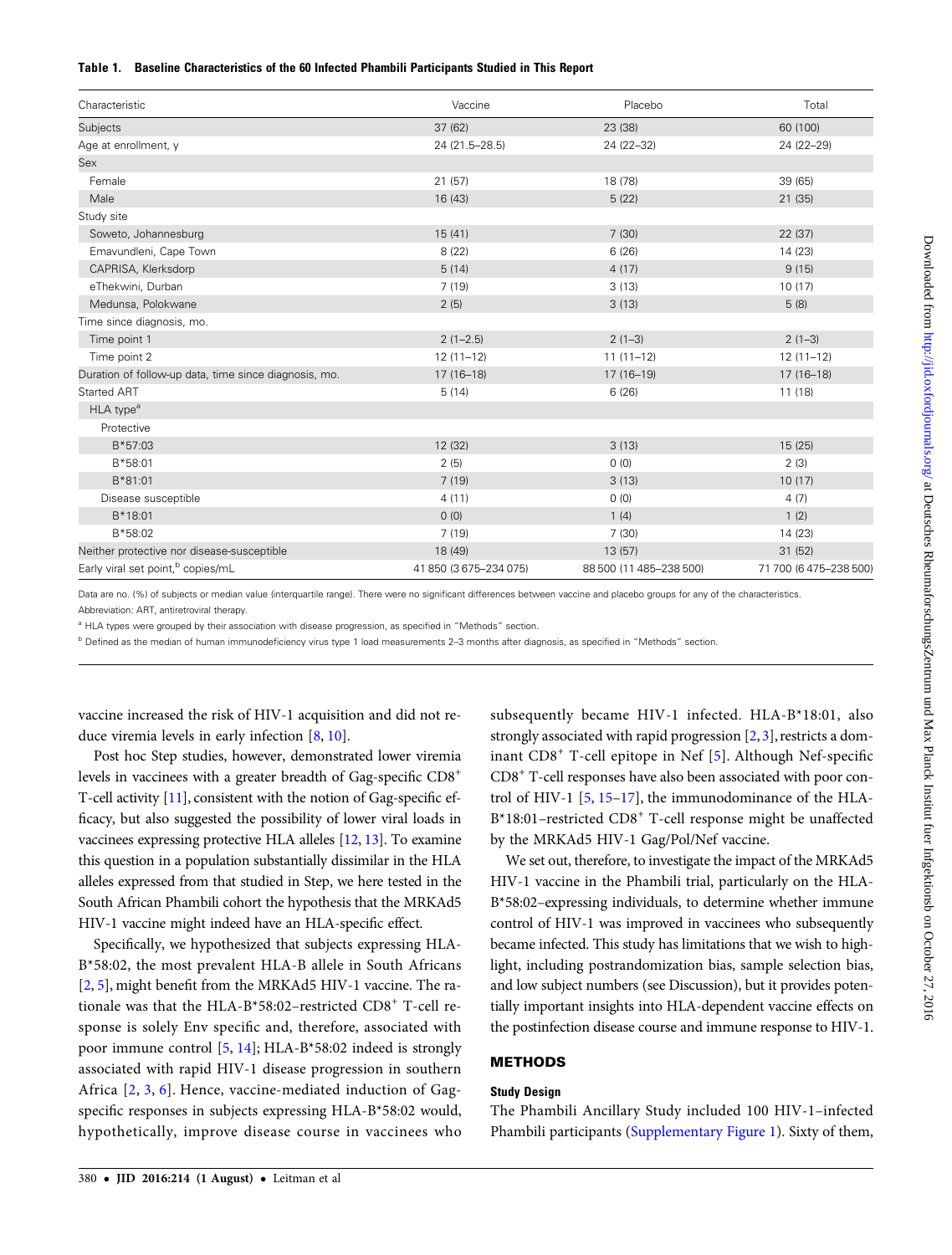for whom HLA types, peripheral blood mononuclear cell (PBMC), viral load, and CD4<sup>+</sup> T-cell count data were available, compose the focus of this report (Table [1\)](#page-1-0). For the remaining 40 individuals, no PBMC were available to assess  $CDS<sup>+</sup> T-cell$  responses, and thus only selected viral load and CD4<sup>+</sup> T-cell count data were included in additional analyses; material for HLA typing was available for 25 participants. Subjects were categorized as having protective HLA-B expression (HLA-B\*57:02/57:03/58:01/ 81:01); disease-susceptible HLA-B expression (HLA-B\*18:01/ 58:02), and neither protective nor disease-susceptible HLA-B ex-pression (eg, HLA-B\*42:01/44:0[3](#page-9-0))  $[2, 3]$  $[2, 3]$ . For the most prevalent HLA-B allele, HLA-B\*58:02 (phenotypic frequency, 23%), there were sufficient subject numbers to compare vaccinees  $(n = 7)$  to placebo recipients  $(n = 7)$ . All participants provided written informed consent; ethics committee at each clinical site and the University of Oxford approved the study.

To identify associations between HLA expression and recognition of HIV-1–specific peptides, we used enzyme-linked immunospot (ELISPOT) data from 1031 untreated subjects with chronic natural HIV-1 infection from the previously described Sinikithemba (enrolled in 2003–2008) and Gateway (enrolled in 2012–2013) cohorts in Durban, South Africa [[5](#page-9-0), [18](#page-9-0)]. The median viral load in these subjects was 25 700 copies/mL (range,  $3690-119000$  copies/mL), and the median CD4<sup>+</sup> T-cell count was 404 cells/mm $^3$  (range, 273–549 cells/mm $^3$ ). PBMCs from each individual were screened with a panel of peptides spanning the entire C-clade 2001 consensus sequence [[5\]](#page-9-0) and analyzed [\(Supplementary Materials\)](http://jid.oxfordjournals.org/lookup/suppl/doi:10.1093/infdis/jiw093/-/DC1). To compare the  $CD8<sup>+</sup>$  T-cell responses in the HLA-B\*58:02–positive South African Phambili subjects to those in HLA-B\*58:02–positive South African subjects naturally infected with HIV-1, we used ELISPOT data from 66 HLA-B\*58:02–positive subjects from the Sinikithemba cohort because individuals in both groups would have had a similar geographical location, genetic background, timing of infection, and infection with similar/related viral species ([Supple](http://jid.oxfordjournals.org/lookup/suppl/doi:10.1093/infdis/jiw093/-/DC1)[mentary Table 3\)](http://jid.oxfordjournals.org/lookup/suppl/doi:10.1093/infdis/jiw093/-/DC1).

# Interferon γ (IFN-γ) ELISPOT Assays

Blinded to the vaccine/placebo treatment assignments, we screened PBMCs from the 60 subjects with available cells to quantify IFN- $\gamma$  ELISPOT responses to pools (n = 36) of overlapping peptides spanning the entire C-clade HIV-1 proteome, based on the 2001 C-clade consensus [[5\]](#page-9-0). For each subject, cells obtained 2 and 12 months after diagnosis (Table [1](#page-1-0)) were tested [\[19,](#page-9-0) [20](#page-9-0)]. Responses were divided into 4 groups: specific to Gag, specific to Pol, specific to Nef, or specific to other (Env, Tat, Rev, Vpu, Vpr, and Vif) proteins. Breadth was defined as the number of pools testing positive (>50 spot-forming cells [SFCs]/10<sup>6</sup> PBMCs, after background subtraction).

## Statistical Analysis

Baseline characteristics (Table [1\)](#page-1-0) between vaccine and placebo recipients were analyzed using the Mann–Whitney U test or the

Fisher exact test (Prism v5.0c). Only pre-ART viral loads were used. Early viral set point was defined as the geometric mean of HIV-1 load measurements 2–3 months after diagnosis [[7](#page-9-0), [10\]](#page-9-0). To determine the viral set point more accurately, we also defined the long-term chronic set point as the median of all pre-ART viral loads available as (1) including the diagnostic (acute) measurement, (2) excluding the diagnostic measurement, (3) including all measurements from >2 weeks after diagnosis, (4) including all measurements from >1 month after diagnosis, or (5) including all measurements from >3 months after diagnosis. Chronic set points were very similar irrespective of the definition, and results using definition 4 are reported here because this may most accurately reflect the beginning of the chronic phase [[21,](#page-9-0) [22](#page-9-0)]. Set-point differences between vaccinees and placebo recipients were analyzed using the Mann–Whitney U test (Prism v5.0c).

Linear mixed-effects models were constructed to investigate the effects of vaccination, sex, age, anti–adenovirus serotype 5 (Ad5) antibody levels, and herpes simplex virus type 2 (HSV-2) serostatus on longitudinal viremia levels. Random intercept models were constructed with the grouping by participant identifier in R, using the lme4 library  $[23]$  $[23]$ ; P values were obtained by comparing models with and those without vaccination as a fixed effect (analysis of variance [ANOVA]) [[24\]](#page-9-0).

The log-rank test (Prism v5.0c) and univariate Cox regression models (SPSS v22.0) were used to compare time to disease progression between vaccine and placebo groups, defined by a CD4+ T-cell count of <350 cells/mm<sup>3</sup>, the World Health Organization's CD4+ T-cell count criterion for ART initiation [\[25](#page-9-0)]. Only pre-ART  $CD4^+$  T-cell counts were included; the impact of sex, age, Ad5 antibody levels, and HSV-2 serostatus was checked.

Differences in ELISPOT responses between vaccinees and placebo recipients were analyzed in Prism v5.0c by the Mann– Whitney U test (2-group analyses) or the Kruskal–Wallis test (3-group analyses).

To identify associations between expression of HLA alleles and recognition of HIV-1–specific peptides, we used a decision tree based on the Fisher exact test [\(Supplementary Materials\)](http://jid.oxfordjournals.org/lookup/suppl/doi:10.1093/infdis/jiw093/-/DC1) [[26\]](#page-10-0).

## RESULTS

## HLA-Independent Vaccine Effects

We first compared the baseline characteristics between vaccine and placebo recipients in the selected subgroup of 60 subjects for whom PBMCs were available to test the impact of the MRKAd5 HIV-1 vaccine on postinfection CD8<sup>+</sup> T-cell activity. These showed no significant differences in age, sex, HLA-B genotype, or early viral set point (Table [1\)](#page-1-0). As previously reported [\[7,](#page-9-0) [10,](#page-9-0) [27\]](#page-10-0), median early viral set point did not differ significantly between vaccine and placebo recipients among these 60 patients (41 850 copies/mL [interquartile range {IQR}, 3657–234 075 copies/mL] vs 88 500 copies/mL [IQR, 11 485– 238 500 copies/mL],  $P = .34$ ; Table [1](#page-1-0)). We observed a trend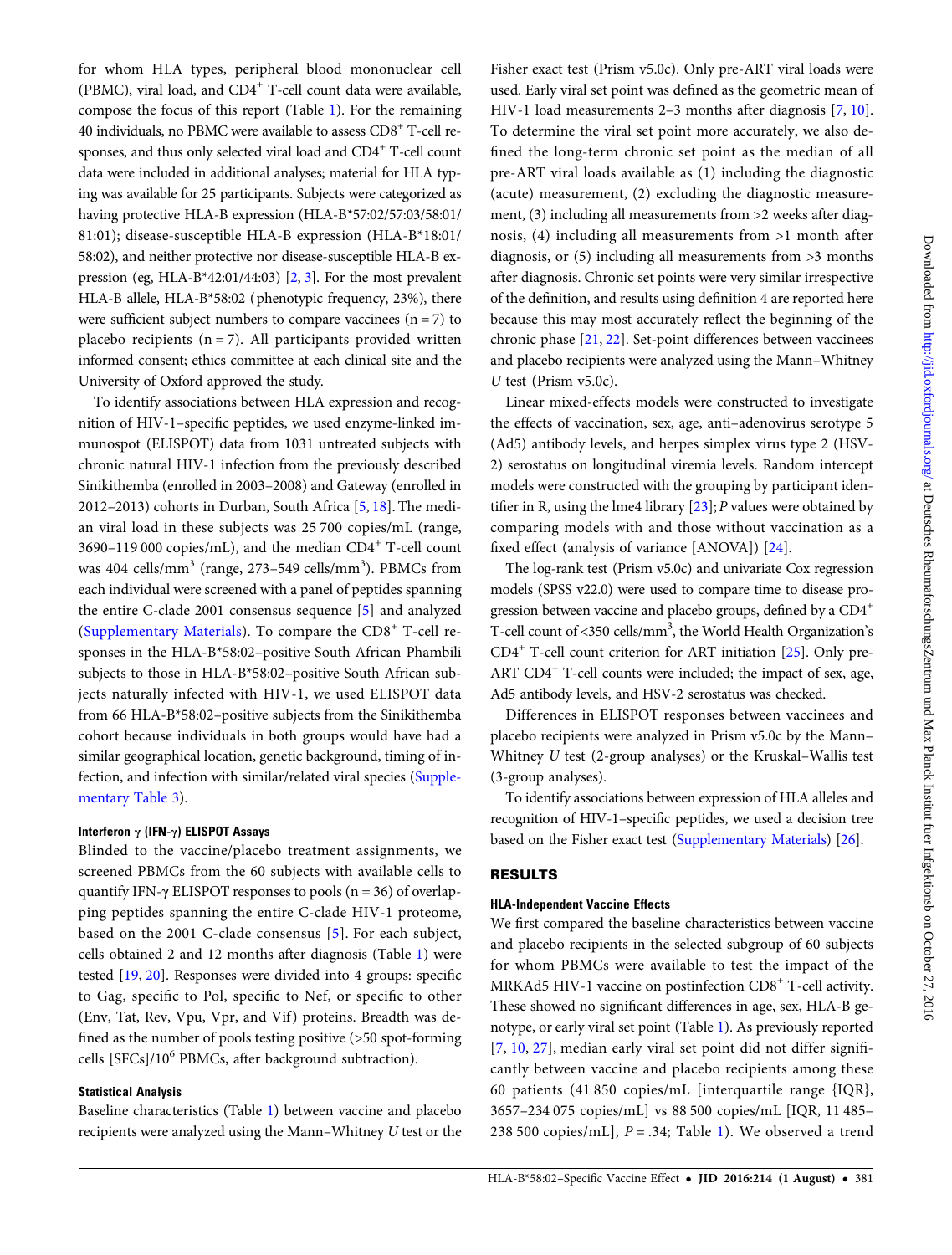<span id="page-3-0"></span>

Figure 1. Longitudinal viremia levels, CD4+ T-cell counts, and CD8+ T-cell responses in the 60 infected vaccinees and placebo recipients, irrespective of HLA. A, Chronic viral set point (defined for each individual as the median of all measurements from >3 months after diagnosis). Each patient's set point is shown as a circle (vaccine recipients) or triangle (placebo recipients), and horizontal lines and numbers denote median values. Statistical analysis was performed by the Mann–Whitney  $U$  test.  $B$ , Examination of the effect of vaccination on longitudinal viremia levels before antiretroviral therapy initiation. The slopes (thick lines) generated from a linear mixed-effects model are plotted on top of data points and viral load trajectories for individual patients (thin lines). Statistical analysis was performed by analysis of variance. C, Kaplan–Meier curves showing time to reach a CD4+ T-cell count of <350 cells/mm<sup>3</sup> in vaccinees and placebo recipients. Statistical analysis was performed by the log-rank test. D, Breadth and magnitude of CD8+ T-cell responses at the second time point in vaccinees and placebo recipients. In Tukey box plots, horizontal lines indicate median values, boxes show interquartile ranges, and whiskers show minimum and maximum values. Statistical analysis was performed by the Mann–Whitney  $U$  test. The column termed "Total" shows the combined values of responses to all proteins; the column termed "Other" includes responses to Env, Rev, Tat, Vpu, Vif, and Vpr. Abbreviations: IFN-γ, interferon γ; PBMC, peripheral blood mononuclear cell; SFC, spotforming cells.

toward a lower median chronic viral set point in vaccinees in the 60 subjects (12 055 copies/mL [IQR, 3805–137 500 copies/mL] vs 103 600 copies/mL [IQR, 9190–141 800 copies/mL],  $P = .055$ ; Figure 1A). However, this difference did not reach statistical significance, even when all of the viral load data were analyzed using a linear mixed-effects model ( $P = .058$ ; Figure 1B). It is important to take note of the fact that 12 vaccinees expressed protective alleles (HLA-B\*57/58:01/81:01), compared with 3 placebo recipients, although this also did not reach statistical significance ( $P = .13$ ). Additionally, there was no significant difference in time to disease progression (ie, time to a  $CD4^+$  T-cell count of <350cells/mm<sup>3</sup>) between vaccine and placebo groups  $(P = .25; Figure 1C).$ 

Examining the impact of the MRKAd5 HIV-1 vaccine on CD8<sup>+</sup> T-cell IFN-γ responses after infection in Phambili subjects with available PBMCs, we observed that vaccinees had significantly higher Gag-specific breadth and magnitude than placebo recipients ( $P = .03$  and  $P = .02$ , respectively, 2 months after diagnosis; and  $P = .05$  and  $P = .02$ , respectively, 12 months after diagnosis; Figure 1D). These assays were undertaken blinded to the subjects' vaccination assignments. There was no difference between the 2 groups in the responses toward proteins not included in the vaccine (Env, Vif, Vpr, Vpu, Tat, and Rev). However, there was no significant difference in the Pol- or Nef-specific responses between vaccine and placebo recipients either, despite pol/nef inclusion in the vaccine.

# HLA-Specific Vaccine Effects on Viral Load and CD4<sup>+</sup> T-Cell Counts: Protective HLA Alleles

To investigate whether these vaccine-mediated effects on the CD8<sup>+</sup> T-cell responses were associated with HLA-specific immune control, as observed for protective HLA alleles in the Step trial [[12\]](#page-9-0), we first compared chronic viral set points and time to a  $CD4^+$  T-cell count of <350 cells/mm<sup>3</sup> in the subset of infected Phambili subjects expressing any of the protective alleles HLA-B\*57/58:01/81:01 (Table [2](#page-4-0)). Although subject numbers provided limited power (3 placebo recipients vs 12 vaccinees expressed HLA-B\*57/58:01/81:01), there was evidence of vaccine-mediated immune protection through these HLA alleles (Figure  $2A$  $2A$  and  $2B$ ), with a significantly morerapid time to disease progression (ie, a CD4<sup>+</sup> T-cell count of <350 cells/mm<sup>3</sup>) in placebo recipients ( $P = .009$ ). Placebo/ vaccine treatment assignment was the only significant contributor to this difference in a univariate analysis that included sex,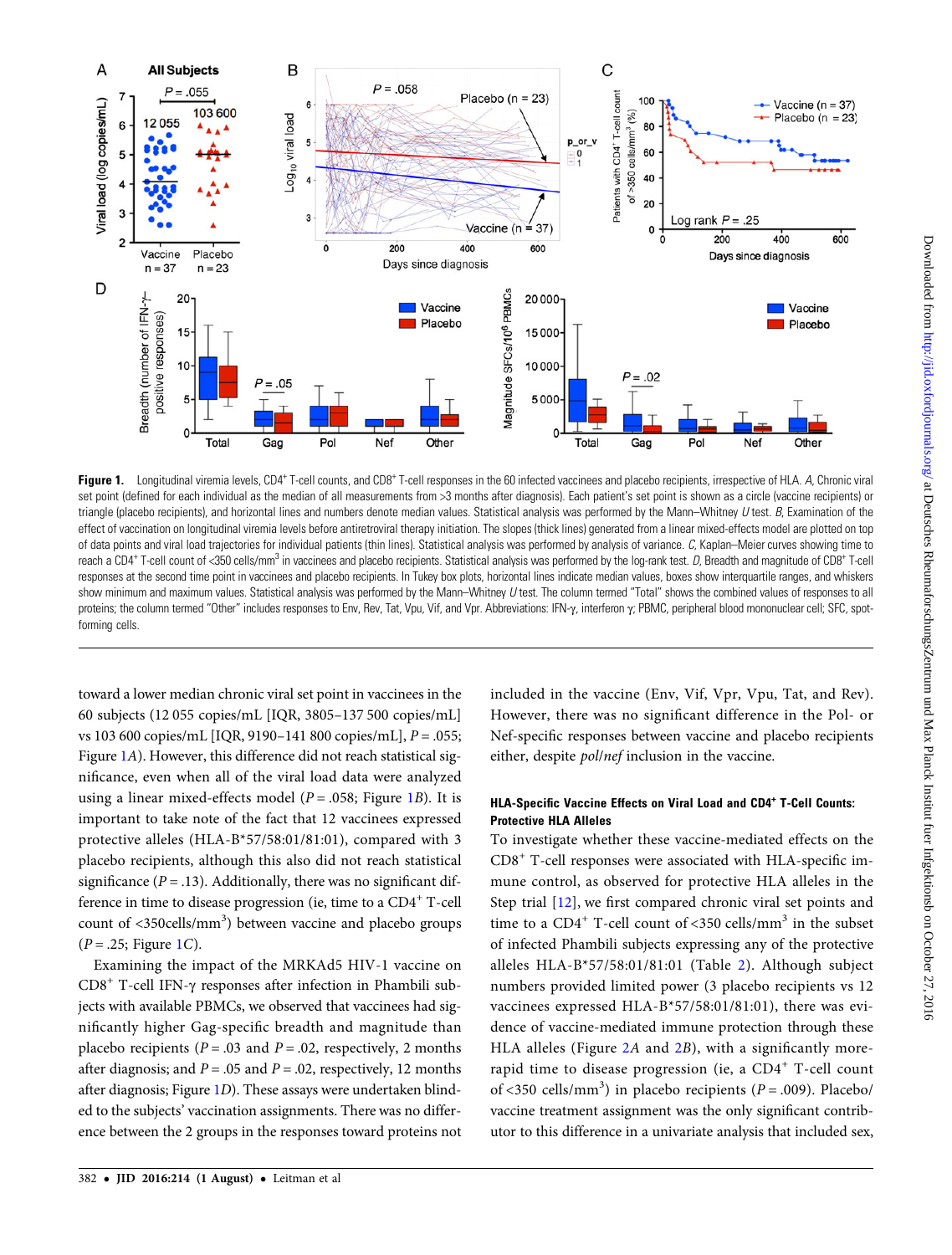#### <span id="page-4-0"></span>Table 2. Demographic Characteristics Stratified by HLA Group

| Characteristic                   | Protective HLA     |                         | Neither Protective nor Disease-<br>Susceptible HLA |                    | Disease-Susceptible<br>HLA-B*58:02 |                   |
|----------------------------------|--------------------|-------------------------|----------------------------------------------------|--------------------|------------------------------------|-------------------|
|                                  | Vaccine $(n = 12)$ | Placebo $(n = 3)$       | Vaccine $(n = 18)$                                 | Placebo $(n = 13)$ | Vaccine $(n = 7)$                  | Placebo $(n = 7)$ |
| Age at enrollment, y             | 25.5 (22.5-30.5)   | $32(22-32)$             | $22.5(21.5-30.5)$                                  | $23(22-26)$        | $22(21-27)$                        | $26(21-34)$       |
| Sex                              |                    |                         |                                                    |                    |                                    |                   |
| Female                           | 7(58)              | 3(100)                  | 9(50)                                              | 10(77)             | 5(71)                              | 5(71)             |
| Male                             | 5(42)              | 0(0)                    | 9(50)                                              | 3(23)              | 2(29)                              | 2(29)             |
| Circumcision status <sup>a</sup> |                    |                         |                                                    |                    |                                    |                   |
| Circumcised                      | 2(40)              | $\sim$ $\sim$ $\sim$    | 5(56)                                              | 1(33)              | 0(0)                               | 0(0)              |
| Uncircumcised                    | 3(60)              | $\cdot$ $\cdot$ $\cdot$ | 4(44)                                              | 2(67)              | 2(100)                             | 2(100)            |
| Adenovirus 5 status <sup>b</sup> |                    |                         |                                                    |                    |                                    |                   |
| Seropositive                     | 9(75)              | 2(67)                   | 17 (94)                                            | 12 (92)            | 6(86)                              | 4(57)             |
| Seronegative                     | 3(25)              | 1(33)                   | 1(6)                                               | 1(8)               | 1(14)                              | 3(43)             |
| HSV-2 status at enrollment       |                    |                         |                                                    |                    |                                    |                   |
| Positive                         | 9(75)              | 2(67)                   | 10 (56)                                            | 5(38)              | 2(29)                              | 5(71)             |
| Negative                         | 3(25)              | 1(33)                   | 8(44)                                              | 8(62)              | 5(71)                              | 2(29)             |

Data are no. (%) of subjects or median value (interquartile range). There were no significant differences between vaccine and placebo groups within each HLA subset for any characteristic. Abbreviation: HSV-2, herpes simplex virus type 2.

a Data are for men circumcised at baseline or during study but before infection and those uncircumcised throughout study or before infection.

<sup>b</sup> Seropositivity was defined as a titer of >18, and seronegativity was defined as a titer of  $≤18$ .

age, Ad5 antibody levels, and HSV-2 status ([Supplementary](http://jid.oxfordjournals.org/lookup/suppl/doi:10.1093/infdis/jiw093/-/DC1) [Table 1](http://jid.oxfordjournals.org/lookup/suppl/doi:10.1093/infdis/jiw093/-/DC1)).

# HLA-Specific Vaccine Effects on Viral Load and CD4<sup>+</sup> T-Cell Counts: Disease-Susceptible HLA Alleles

With respect to the disease-susceptible HLA alleles, HLA-B\*18:01 and HLA-B\*58:02, none of the vaccinees with available PBMCs and HLA data expressed HLA-B\*18:01, and analyses were limited to the HLA-B\*58:02–positive subjects (7 vaccinees and 7 placebo recipients; Table 2). Median chronic viral set point was significantly lower in HLA-B\*58:02–positive vaccinees (7240 copies/mL [IQR, 4090–63 000 copies/mL] vs 122 500 copies/mL [IQR, 103 600–677 500 copies/mL];  $P = .01$ ; Figure [2](#page-5-0)C). This difference was especially clear when all pre-ART longitudinal data points were interrogated using a mixed-effects model ( $P = .01$ ; Figure [2](#page-5-0)C). These data show that vaccination in the HLA-B\*58:02–positive subjects on average resulted in a  $0.76 \log_{10}$  reduction in chronic viral set point and that no other factors (sex, age, Ad5 antibody levels, and HSV-2 serostatus) had a significant influence. The viral load differences between vaccinees and placebo recipients remained significant when the 3 additional HLA-B\*58:02–positive subjects were added from the Phambili participants with determined HLA types but unavailable PBMCs ( $P = .03$ , by the Mann–Whitney U test;  $P = .03$ , by an ANOVA mixed-effects model).

Progression to a  $CD4^+$  T-cell count of <350 cells/mm<sup>3</sup> was also significantly slower in HLA-B\*58:02–positive vaccinees as compared to placebo recipients ( $P = .02$ , by the log-rank test [Figure [2](#page-5-0)D]; hazard ratio [HR], 0.22 [95% CI, .05-.91; P = .04, by a Cox regression model; [Supplementary Table 2\]](http://jid.oxfordjournals.org/lookup/suppl/doi:10.1093/infdis/jiw093/-/DC1)). Again, the

only significant contributor to this difference was placebo /vaccine treatment assignment, and the difference between vaccine and placebo recipients remained significant with addition of the 3 HLA-B\*58:02–positive subjects with determined HLA types but unavailable PBMCs ( $P = .03$ , by the log-rank test; HR, 0.29 [95% CI, .06–.99;  $P = .04$ , by a Cox regression model; [Supplementary Table 2\]\)](http://jid.oxfordjournals.org/lookup/suppl/doi:10.1093/infdis/jiw093/-/DC1). Finally, among the HLA-B\*58:02– positive subjects studied, one individual also expressed protective HLA-B\*58:01, and exclusion of this subject did not materially alter the findings described (viral set point difference,  $P = .01$ ; time to a CD4<sup>+</sup> T-cell count of <350 cells/mm<sup>3</sup>,  $P = .04$ ). Similarly, no significant difference was observed with respect to HLA-C alleles expressed among the HLA-B\*58:02–positive subjects studied; in each case, HLA-C\*06:02 was expressed in linkage disequilibrium with HLA-B\*58:02.

# HLA-Specific Vaccine Effects on Viral Load and CD4<sup>+</sup> T-Cell Counts: Neither Protective nor Disease-Susceptible HLA Alleles

Analysis of the subjects expressing neither protective nor disease-susceptible alleles showed no differences between vaccine and placebo groups in chronic viral set points or time to a  $CD4^+$  T-cell count of <[3](#page-6-0)50 cells/mm<sup>3</sup> (Figure 3A and [3](#page-6-0)B). Representative observations are illustrated by the HLA-B\*44:03–expressing subjects (6 in each group; Figure [3](#page-6-0)C and [3](#page-6-0)D).

## HLA-Specific Vaccine Effects on Anti-HIV-1 CD8<sup>+</sup> T-Cell Responses

To investigate whether the apparent effects on reduced viral load and slower time to a CD4<sup>+</sup> T-cell count of <350 cells/ mm<sup>3</sup> observed might be related to HLA-specific induction of altered CD8<sup>+</sup> T-cell responses in the vaccinees versus placebo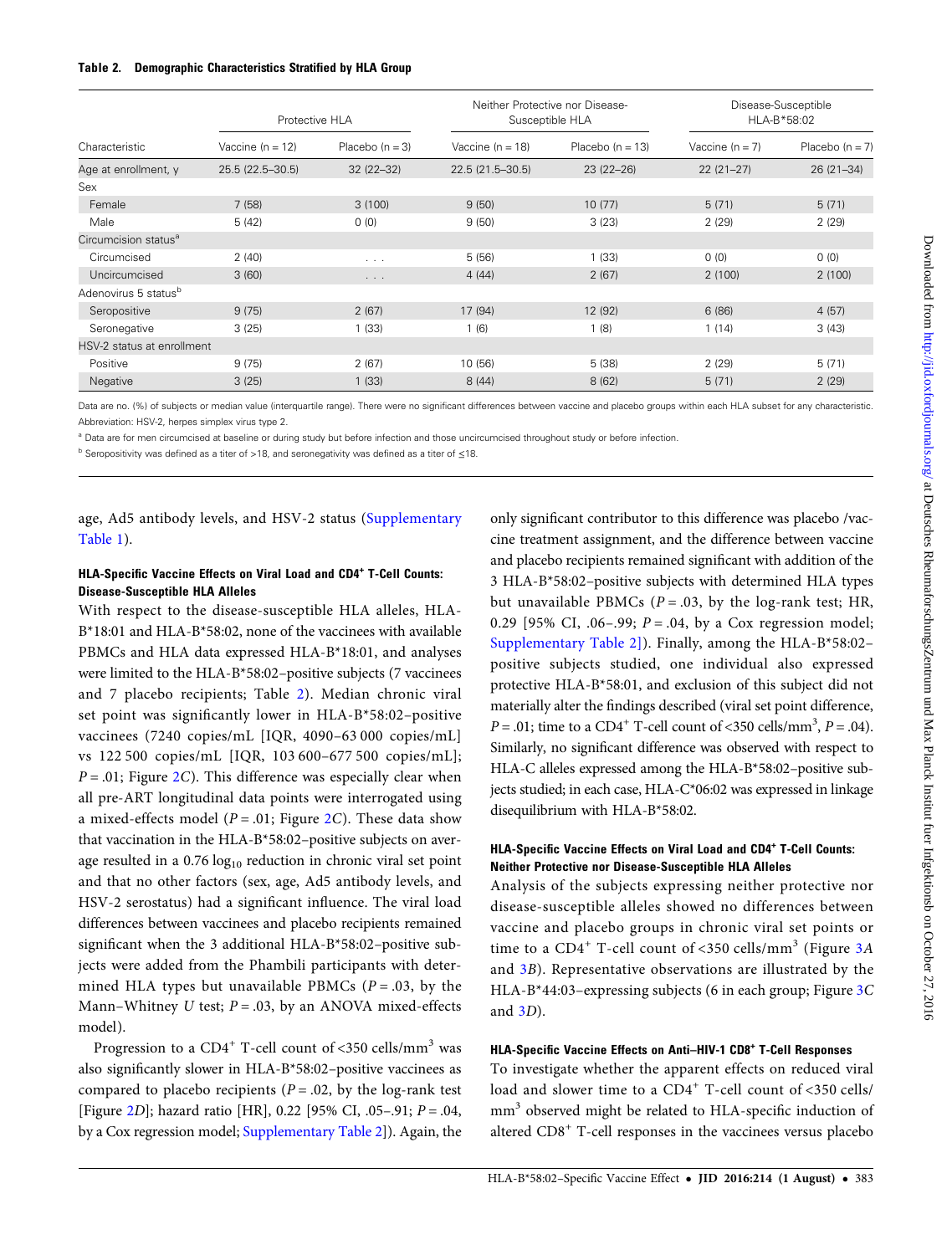<span id="page-5-0"></span>

Figure 2. Chronic viral set point and CD4+ T-cell counts in infected Phambili subjects expressing protective HLA-B\*57/58:01/81:01 or disease-susceptible HLA-B\*58:02 alleles. A–C, Data for the participants expressing protective alleles (12 vaccinees and 3 placebo recipients). D–F, Data for the participants expressing HLA-B\*58:02 (7 vaccinees and 7 placebo recipients). A and C, Chronic viral set point (defined for each individual as the median of all measurements from >3 months after diagnosis) is shown at left. Each patient's set point is shown as circles (vaccine recipients) or triangles (placebo recipients). Horizontal lines and numbers denote median values for vaccine and placebo groups. Statistical analysis was performed by the Mann–Whitney U test. Examination of the effect of vaccination on longitudinal viral load values before antiretroviral therapy initiation is shown at right. The slopes (thick lines) generated from a linear mixed-effects model are plotted on top of data points and viral load trajectories (thin lines) for individual patients. Statistical analysis was performed by analysis of variance. B and D, Kaplan–Meier curves showing time to reach a CD4+ T-cell count of <350 cells/mm<sup>3</sup> in vaccinees and placebo recipients. Statistical analysis was performed by the log-rank test.

recipients, we first analyzed these in HLA-B\*58:02–positive study subjects. Median Gag-specific breadth was 4.5-fold higher in vaccinees (4.5 responses [IQR, 2–5 responses] vs 1 response [IQR, 0–3 responses];  $P = .04$  $P = .04$ ; Figure 4A), and the median Gagspecific magnitude was 32-fold higher  $(2300 \text{ SFCs}/10^6 \text{ PBMCs})$ [median, 603-6105 SFCs/10<sup>6</sup> PBMCs] vs 70 SFCs/10<sup>6</sup> PBMCs [0–1520 SFCs/10<sup>6</sup> PBMCs];  $P = .06$ ; Figure [4](#page-7-0)A). Additionally, we compared the CD8<sup>+</sup> T-cell responses in the Phambili subjects to those of HLA-B\*58:02–positive unvaccinated individuals with natural chronic HIV-1 C-clade infection  $(n = 66;$ Figure [4](#page-7-0)A), most of whom (79%) were females recruited in South Africa [\(Supplementary Table 3\)](http://jid.oxfordjournals.org/lookup/suppl/doi:10.1093/infdis/jiw093/-/DC1). Here also we observed that the Phambili HLA-B\*58:02–positive vaccinees had a significantly higher Gag-specific breadth as compared to non-Phambili infected subjects ( $P = .04$ ), while the difference between HLA-B\*58:02–positive placebo recipients and non-Phambili subjects was not significant. The median Gag-specific magnitude was >2-fold higher in HLA-B\*58:02–positive vaccinees as compared to non-Phambili HLA-B\*58:02-positive subjects (1100 SFCs/ $10^6$ ) PBMCs [IQR, 255–2050 SFCs/10<sup>6</sup> PBMCs];  $P = .2$ ). No significant associations were found between Gag-specific breadth/ magnitude and viral loads or  $CD4^+$  T-cell count in HLA-B\*58:02–positive vaccinees [\(Supplementary Figure 2\)](http://jid.oxfordjournals.org/lookup/suppl/doi:10.1093/infdis/jiw093/-/DC1).

In contrast, in subjects expressing neither protective nor disease-susceptible alleles, the difference between the groups in median Gag-specific breadth and magnitude was more modest (2 responses [IQR, 1.5–3 responses] vs 1 response [IQR, 0–2 responses;  $P = .09$ ]; and 529 SFCs/10<sup>6</sup> PBMCs [IQR, 166–2163 SFCs/10<sup>6</sup> PBMCs] vs 180 SFCs/10<sup>6</sup> PBMCs [IQR, 0–377 SFCs/  $10^6$  PBMCs;  $P = .06$ ; Figure [4](#page-7-0)B). No significant differences were observed in Gag breadth and magnitude in the subjects expressing protective HLA (Figure [4](#page-7-0)C).

Although the MRKAd5 HIV-1 Gag/Pol/Nef vaccine appeared to boost Gag-specific responses overall in vaccinees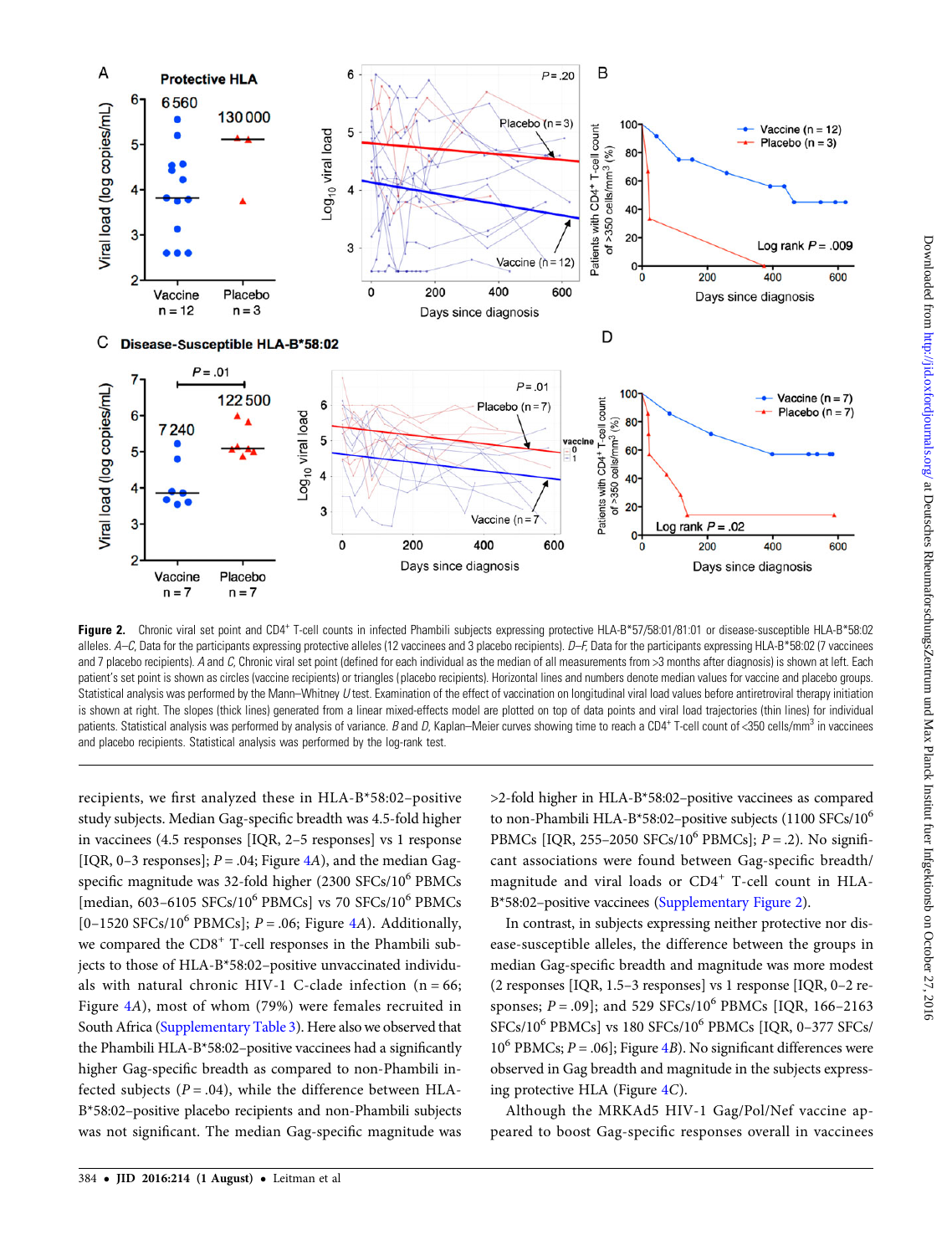<span id="page-6-0"></span>

Figure 3. Chronic viral set point and CD4<sup>+</sup> T-cell counts in the infected Phambili subjects expressing neither protective nor disease-susceptible HLA alleles. A and B, Data for the participants expressing neither protective nor disease-susceptible alleles overall (18 vaccinees and 13 placebo recipients). C and D, Example of a subset of the subjects from panels A and B who express HLA-B\*44:03 and for whom there were sufficient subject numbers to compare vaccine (n = 6) and placebo (n = 6) groups. A and C, Chronic viral set point (defined for each individual as the median of all measurements from >3 months after diagnosis) is shown at left. Each patient's set point is shown as a circle (vaccine recipients) or triangle (placebo recipients), and horizontal lines and numbers denote median values for vaccine and placebo groups. Statistical analysis was performed by the Mann–Whitney U test. Examination of the effect of vaccination on longitudinal viral load values before antiretroviral therapy initiation is shown at right. The slopes (thick lines) generated from a linear mixed-effects model are plotted on top of the data points and viral load trajectories (thin lines) for individual patients. Statistical analysis was performed by analysis of variance. B and D, Kaplan–Meier curves showing the time to reach a CD4<sup>+</sup> T-cell count of <350 cells/mm<sup>3</sup> in vaccinees and placebo recipients. Statistical analysis was performed by the log-rank test. Abbreviation: NS, not significant.

within the 60 subjects studied here (Figure [1](#page-3-0)D), there were no significant differences for the CD8<sup>+</sup> T-cell responses toward Pol, Nef, or Env, Vif, Vpr, Vpu, Tat, or Rev in the 3 HLA groups (Figure [4\)](#page-7-0). However, of note, in addition to having a significantly broader Gag-specific response, HLA-B\*58:02–positive vaccinees tended to have a narrower Nef-specific response  $(P = .06;$  Figure [4](#page-7-0)A). The potential relevance of this is discussed below.

Together, our findings support the original hypothesis that the MRKAd5 HIV-1 vaccine could improve disease outcome by boosting beneficial Gag-specific responses [[5](#page-9-0)] in HLA-B\*58:02–positive individuals who, during naturally acquired infection, do not generate HLA-B\*58:02–restricted Gag responses but produce predominantly Env-specific ineffective responses (Figure [5\)](#page-8-0).

# **DISCUSSION**

This study set out to investigate whether the HLA-specific vaccine effects suggested in the Step trial [[12,](#page-9-0) [13](#page-9-0), [28\]](#page-10-0) could be demonstrated in the ethnically dissimilar Phambili cohort. Half of the Step trial participants who subsequently became infected were white, whereas none of the Phambili cohort was white. Expression of HLA class I molecules, such as HLA-B\*42:01, HLA-B\*58:02, and HLA-B\*81:01, for example, is observed in 0% of white individuals [\[29](#page-10-0)] and in 20%, 23%, and 10%, respectively, of Black South Africans [[2](#page-9-0), [5\]](#page-9-0). The principal finding in the current study is an HLA-specific vaccine effect in subjects expressing the disease-susceptible HLA-B\*58:02. HLA-B\*58:02– positive vaccinees had a significantly lower viral set point and progressed more slowly to a CD4<sup>+</sup> T-cell count of <350 cells/ mm<sup>3</sup>, compared with HLA-matched placebo recipients. This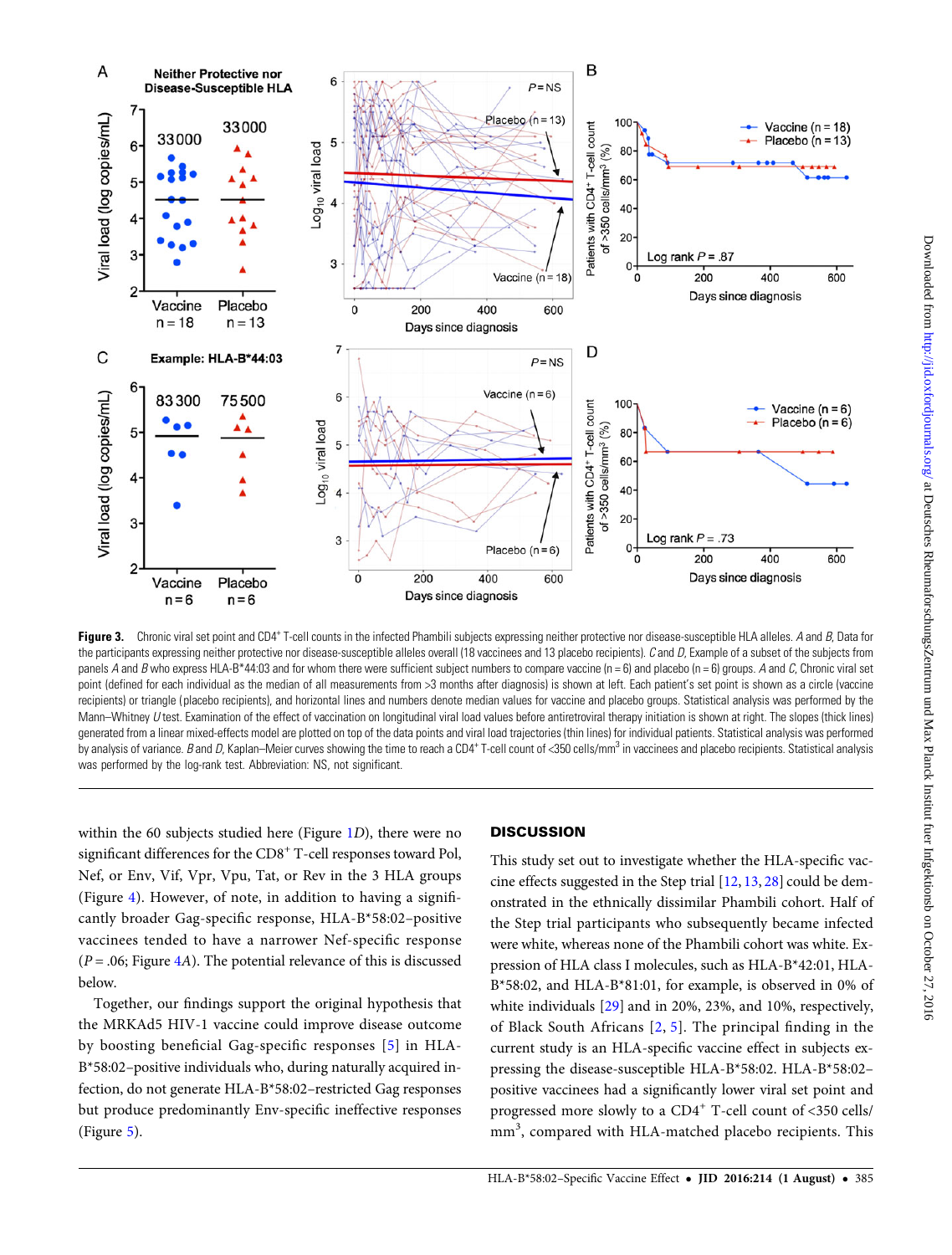<span id="page-7-0"></span>

Figure 4. CD8<sup>+</sup> T-cell responses in the infected Phambili subjects expressing disease-susceptible HLA-B\*58:02 or those expressing neither protective nor disease-susceptible alleles or those expressing protective HLA alleles. A, Breadth and magnitude of CD8<sup>+</sup> T-cell responses at the second time point in HLA-B\*58:02–positive vaccinees, placebo recipients, and C clade chronically infected unvaccinated B\*58:02-positive individuals. B, Breadth and magnitude of CD8<sup>+</sup> T-cell responses at the second time point in vaccinees and placebo recipients expressing neither protective nor disease-susceptible HLA-B alleles. C, Breadth and magnitude of CD8<sup>+</sup> T-cell responses at the second time point in vaccinees and placebo recipients expressing protective HLA-B alleles. In Tukey box plots, horizontal lines indicate median values, boxes show interquartile ranges, and whiskers show minimum and maximum values. Statistical analysis was performed by the Kruskal–Wallis and Mann–Whitney U tests. The column termed "Total" shows the combined values of responses to all proteins; the column termed "Other" includes responses to Env, Rev, Tat, Vpu, Vif, and Vpr. Abbreviations: IFN-γ, interferon γ; NS, not significant; PBMC, peripheral blood mononuclear cell; SFC, spot-forming cells.

result was associated with an increased breadth and magnitude of Gag-specific CD8<sup>+</sup> T-cell responses in vaccinees expressing HLA-B\*58:02. In contrast, in Phambili subjects expressing neither protective nor disease-susceptible alleles, these vaccine effects were not observed.

The described HLA-specific vaccine effect was suggested in the Step study in relation to the protective HLA-B\*27:05/ B\*57:01/B\*58:01 [[12](#page-9-0), [13](#page-9-0), [28\]](#page-10-0). Analysis here also showed a 1.3 log<sub>10</sub> lower viral load and significantly slower progression to CD4<sup>+</sup> T-cell count of <350 cells/mm<sup>3</sup> ( $P = .009$ ) in vaccinees expressing protective HLA-B\*57:02/57:03/58:01/81:01 [\[2,](#page-9-0) [3](#page-9-0)], compared with HLA-matched placebo recipients. However, these analyses were limited by numbers (only 3 placebo recipients).

Our finding of reduced viral load and slower time to a CD4<sup>+</sup> T-cell count of <350 cells/mm<sup>3</sup> in HLA-B\*58:02-positive vaccinees is significant. First, viral load in natural infection is 4.9–5.2  $log_{10}$  copies/mL [\[6,](#page-9-0) [30\]](#page-10-0), similar to that in the HLA-B\*58:02– positive placebo recipients here  $(5.1 \log_{10} \text{copies/mL})$ , corresponding to rapid progression and a high risk of further transmissions [[2](#page-9-0)–[4,](#page-9-0) [31\]](#page-10-0). The 17-fold reduction in viral set point in HLA-B\*58:02–positive vaccinees observed here equates to a >5-year AIDS-free period without ART and a >2-fold reduction in onward transmission risk [\[31](#page-10-0)]. Second, HLA-B\*58:02 is highly prevalent in sub-Saharan Africa (20%–25% of South Africans) [\[2,](#page-9-0) [5\]](#page-9-0). Thus, a vaccine effect on postinfection disease progression in subjects expressing protective HLA-B\*57/58:01/81:01 (24% of South Africans [\[2](#page-9-0), [5](#page-9-0)]) and in those expressing HLA-B\*58:02 would favorably affect disease course in approximately half of the population.

The HLA-B\*58:02–specific effect observed supports the original hypothesis. HLA-B\*58:02-restricted CD8<sup>+</sup> T-cell responses are almost exclusively directed against Env, which is associated with a high viral load [\[5](#page-9-0)] (Figure [5](#page-8-0)). The MRKAd5 HIV-1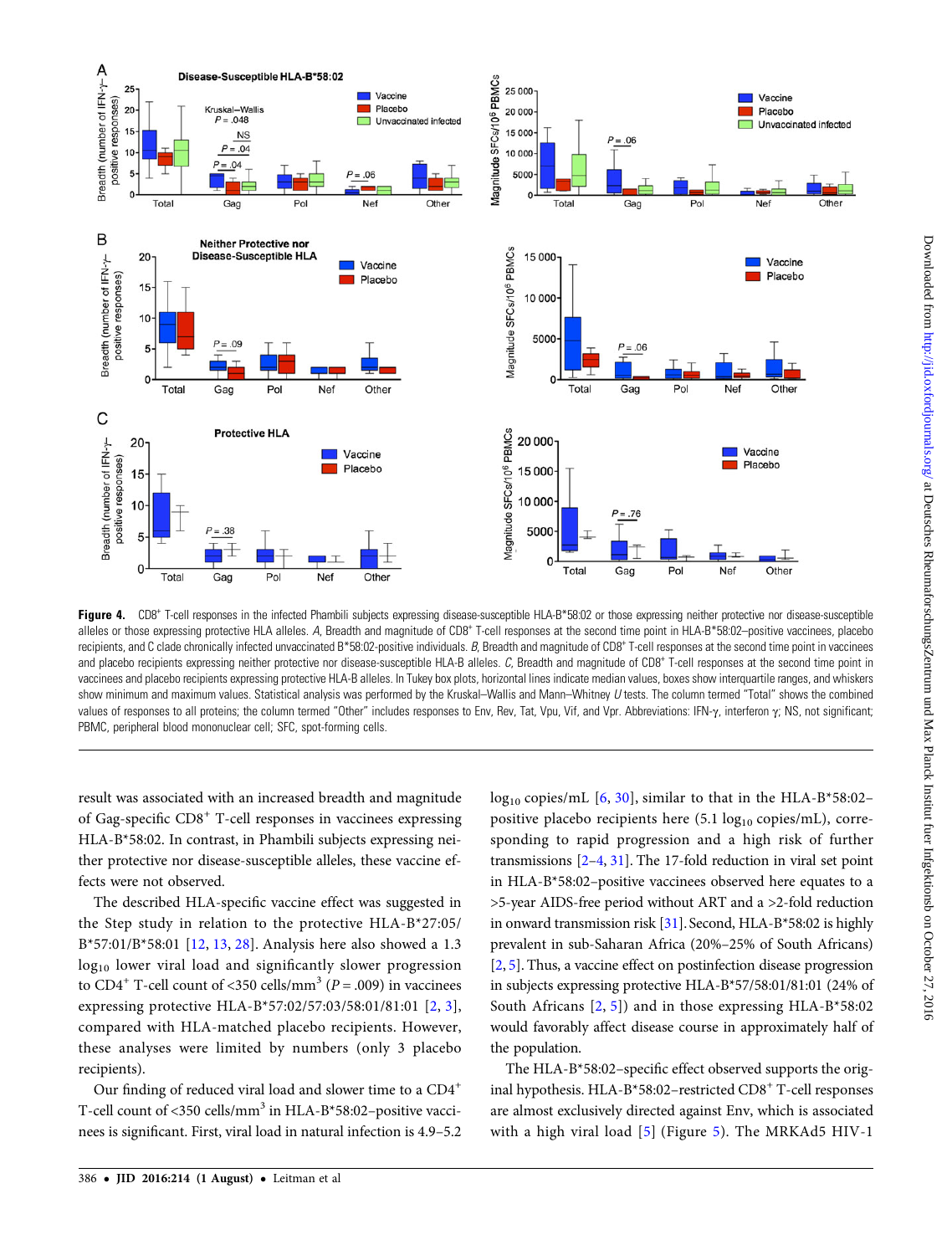<span id="page-8-0"></span>

Figure 5. HLA-dependent differential immunodominance hierarchy of CD8<sup>+</sup> T-cell responses in chronically C clade–infected, antiretroviral-naive, South African adults. CD8<sup>+</sup> T-cell immunodominance hierarchy in subjects in the 3 HLA groups (allele frequency ≥5%), expressing protective HLA, neither protective nor disease-susceptible HLA, and disease-susceptible HLA. Targeting frequency denotes the percentage of subjects making detectable responses in interferon γ enzyme-linked immunospot assays to the named human immunodeficiency virus type 1 peptide. Numbers on the x-axis refer to the particular overlapping peptide (of 410 spanning the C clade proteome) to which a response was detected. The x in each column denotes the median viral load of responders to that peptide.

vaccine might therefore be expected to improve outcome by boosting beneficial Gag responses [[5,](#page-9-0) [11\]](#page-9-0). A 70-fold higher magnitude and a 4–5-fold greater breadth of Gag-specific responses were observed in HLA-B\*58:02–positive vaccine recipients, but the necessary samples were unavailable to determine whether these were restricted by HLA-B\*58:02 or by other HLA alleles expressed by these subjects.

Although previous studies have shown a correlation between increasing Gag breadth and decreasing viral load [\[5,](#page-9-0) [15,](#page-9-0) [32,](#page-10-0) [33\]](#page-10-0), including in vaccinees in the Step study [[28\]](#page-10-0), this was not observed here ([Supplementary Figures 2 and 3](http://jid.oxfordjournals.org/lookup/suppl/doi:10.1093/infdis/jiw093/-/DC1)). In part this is due to our small study numbers. In addition, Gag-specific responses are not equally potent. For example, p24-specific responses are associated with better viremic control than p17- or p15-specific responses [[34](#page-10-0)]. However, in this study the design of the Gag peptide pools made these subanalyses not possible. Furthermore, sample nonavailability prevented the HLA restriction of the CD8<sup>+</sup> T-cell responses in the vaccinees to be determined. In large cohort studies, on average, Gag-specific breadth is associated with a lower viral load, but in small studies the variation between the different Gag and non-Gag responses will strongly influence these analyses. Furthermore, the vaccinemediated increase in Gag breadth may be associated with changes in the non–Gag-specific responses. On average Nefspecific and Env-specific responses are associated with higher viral loads [\[5,](#page-9-0) [15](#page-9-0)]. In our study, Nef-specific breadth in infected HLA-B\*58:02–positive vaccinees was 4-fold lower than in HLA-B\*58:02-positive placebo recipients ( $P = .06$ ). Nef-specific breath has been consistently shown in previous studies to be associated

with higher viral loads and the same observation is made here [\(Supplementary Figures 2 and 3](http://jid.oxfordjournals.org/lookup/suppl/doi:10.1093/infdis/jiw093/-/DC1)). Thus, the finding of a lower viral loads in B\*58:02-positive subjects with both higher Gagspecific and lower Nef-specific responses may be the result of a combination of these effects.

The limitations of this study include small subject numbers, the potential for postrandomization bias [[35](#page-10-0)], and the caveats that apply to any post hoc analysis. To address the possibility that the differences in postinfection outcomes were caused by the differences in characteristics associated with infection risk, rather than by vaccination, we investigated the impact of HLA on HIV-1 acquisition among 329 (of 801) Phambili subjects with available HLA data. There was no such influence in either vaccine or placebo recipients. This suggests that HLA does not confound the association of vaccination status with disease progression [[36\]](#page-10-0) and is consistent with ample data showing the impact of HLA on disease progression but not on HIV-1 acquisition [\[1,](#page-9-0) [37\]](#page-10-0). Skewing could have been introduced by unintended sample selection bias: PBMCs were only available for 60 of the 100 HIV-1–infected subjects, and the 40 subjects with unavailable samples and thus unknown CD8<sup>+</sup> T-cell responses showed a faster time to a CD4<sup>+</sup> T-cell count of <350 cells/mm<sup>3</sup>. However, the absence of data on the CD8<sup>+</sup> T-cell response in this group of 40 more-rapidly progressing subjects does not alter the validity of the finding in relation to the 60 we were able to study.

Finally, although low CD4<sup>+</sup> T-cell count and high viral load are, separately, strongly correlated with an increased risk of opportunistic infections and mortality [[38](#page-10-0), [39](#page-10-0)], these measures do not necessarily equate with disease [[40\]](#page-10-0). However, the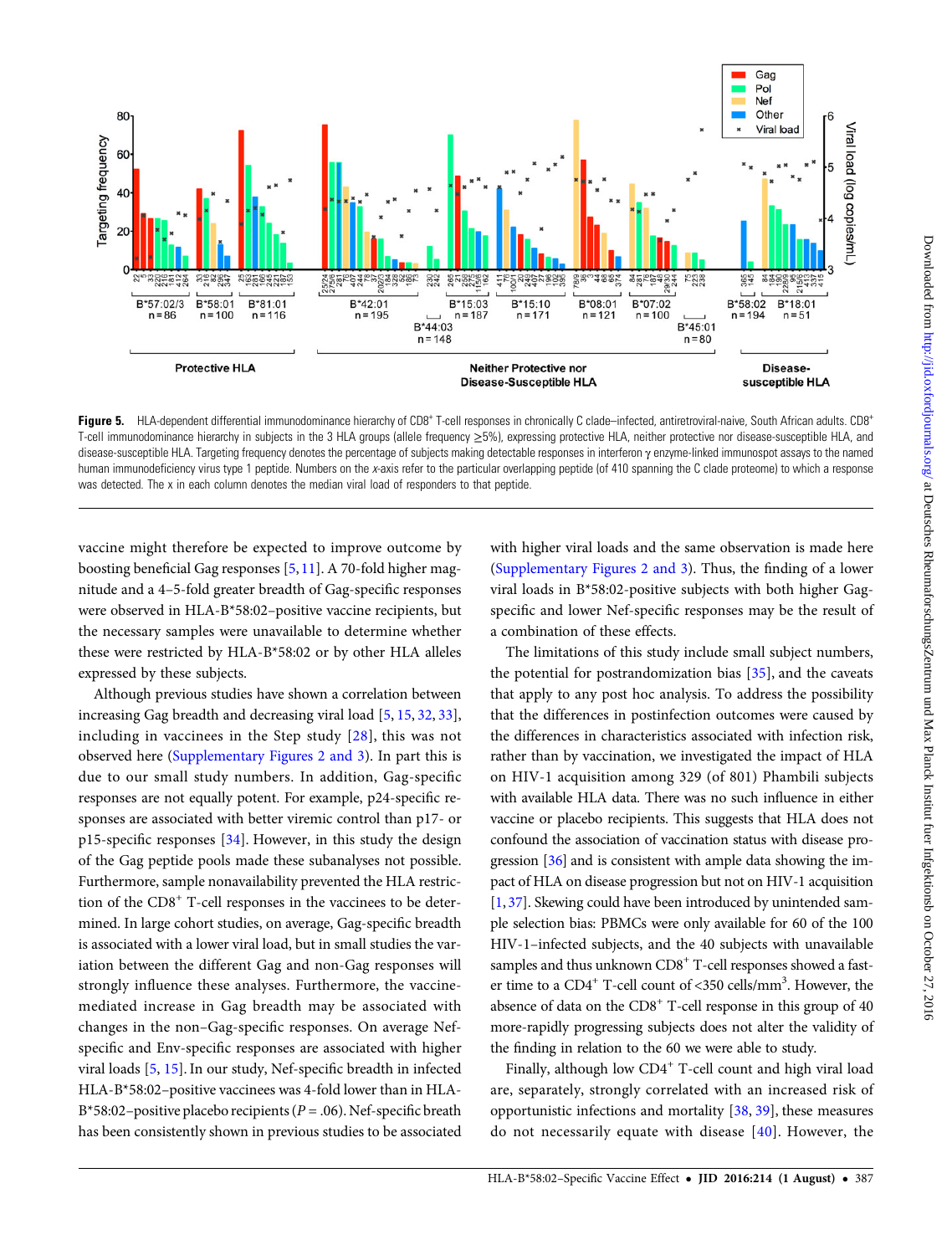<span id="page-9-0"></span>observation of progression to a  $CD4^+$  T-cell count of <350 cells/  $mm<sup>3</sup>$  within 6 months of infection in >80% of the HLA-B\*58:02–positive placebo recipients, together with a viral set point of 5.1  $log_{10}$  copies/mL in these subjects, is consistent with rapid progression observed in natural infection in HLA-B\*58:02–positive individuals  $[6, 30]$  $[6, 30]$  $[6, 30]$ . The 1.3 log<sub>10</sub> lower viral set point in HLA-B\*58:02–positive vaccinees and the inability of  $>50\%$  to meet the CD4<sup>+</sup> T-cell count criteria for ART initiation by 600 days after infection are consistent with vaccinemediated protection against rapid progression.

In conclusion, although the MRKAd5 HIV-1 Gag/Pol/Nef vaccine increased the infection risk among vaccine recipients in the Step and Phambili trials  $[7, 8, 10]$ , these data suggest its potential role as a therapeutic vaccine operating in an HLAspecific manner, with the capacity to benefit individuals expressing disease-susceptible alleles. Even in ART recipients, CD8<sup>+</sup> T cells may contribute to suppression of viremia [\[41](#page-10-0)], and so-called shock and kill cure strategies [[42\]](#page-10-0) may likely require effective anti-HIV-1 CD8<sup>+</sup> T-cell activity to achieve successful eradication of viral reservoirs [\[43](#page-10-0)]. Any theoretical increased risk of HIV-1 infection resulting from adenoviral-based vaccines in subjects already infected with HIV-1 would be low as compared to the potential therapeutic benefit of inducing an effective anti– HIV-1 T-cell response. These studies indicate that the dramatic differences in HLA composition between distinct populations may contribute to variation in vaccine efficacy.

## Supplementary Data

[Supplementary materials](http://jid.oxfordjournals.org/lookup/suppl/doi:10.1093/infdis/jiw093/-/DC1) are available at <http://jid.oxfordjournals.org>. Consisting of data provided by the author to benefit the reader, the posted materials are not copyedited and are the sole responsibility of the author, so questions or comments should be addressed to the author.

## Notes

Acknowledgments. We thank the National Institute of Allergy and Infectious Diseases (NIAID), National Institutes of Health (NIH), and the NIAID-funded HIV Vaccine Trials Network (HVTN), for providing clinical data from the HVTN503/Phambili trial; members of the HVTN503/Phambili team, for their contributions and discussions during our study; and the Phambili trial subjects and the staff at the trial clinical sites, for their participation.

E. M. L., P. C. M., and P. J. R. G. were responsible for study design. E. M. L. performed laboratory-based assays. E. M. L., J. H., J. C., P. C. M., and P. J. R. G. analyzed and interpreted the data. N. F. assisted with longitudinal data access. E. M. L. wrote the first draft of the manuscript. All coauthors provided comments to E. M. L. on the manuscript. E. M. L. and P. J. R. G. were responsible for the final version of the manuscript.

Financial support. This work was supported by the NIH (grant RO1AI46995 to P. J. R. G.), the Wellcome Trust (grant WT104748MA to P. J. R. G.), the NIAID (grant UM1AI068618 to N. F. and grants 5U01 AI068614, 5U01 AI068618, 5U01 AI068635, 5U01 AI069453, 5U01 AI069519, and 5U01 AI069469 to the HIV Vaccine Trials Network), the National Institute of Health Research (NIHR to P. C. M.), the South African Research Chairs Initiative, the Victor Daitz Foundation, and the Howard Hughes Medical Institute an (International Early Career Scientist Award to T. N.).

Potential conflicts of interest. All authors: No reported conflicts. All authors have submitted the ICMJE Form for Disclosure of Potential Conflicts of Interest. Conflicts that the editors consider relevant to the content of the manuscript have been disclosed.

#### References

- 1. Goulder PJ, Walker BD. HIV and HLA class I: an evolving relationship. Immunity 2012; 37:426–40.
- 2. Kiepiela P, Leslie AJ, Honeyborne I, et al. Dominant influence of HLA-B in mediating the potential co-evolution of HIV and HLA. Nature 2004; 432:769–75.
- 3. Leslie A, Matthews PC, Listgarten J, et al. Additive contribution of HLA class I alleles in the immune control of HIV-1 infection. J Virol 2010; 84:9879–88.
- 4. Carlson JM, Brumme CJ, Martin E, et al. Correlates of protective cellular immunity revealed by analysis of population-level immune escape pathways in HIV-1. J Virol 2012; 86:13202–16.
- 5. Kiepiela P, Ngumbela K, Thobakgale C, et al. CD8+ T-cell responses to different HIV proteins have discordant associations with viral load. Nat Med 2007; 13:46–53.
- 6. Ngumbela KC, Day CL, Mncube Z, et al. Targeting of a CD8T cell env epitope presented by HLA-B\*5802 is associated with markers of HIV disease progression and lack of selection pressure. AIDS Res Hum Retroviruses 2008; 24:72–82.
- 7. Buchbinder SP, Mehrotra DV, Duerr A, et al. Efficacy assessment of a cellmediated immunity HIV-1 vaccine (the Step Study): a double-blind, randomised, placebo-controlled, test-of-concept trial. Lancet 2008; 372:1881–93.
- 8. Gray GE, Moodie Z, Metch B, et al. Recombinant adenovirus type 5 HIV gag/pol/ nef vaccine in South Africa: unblinded, long-term follow-up of the phase 2b HVTN 503/Phambili study. Lancet Infect Dis 2014; 14:388–96.
- 9. Duerr A, Huang Y, Buchbinder S, et al. Extended follow-up confirms early vaccine-enhanced risk of HIV acquisition and demonstrates waning effect over time among participants in a randomized trial of recombinant adenovirus HIV vaccine (Step Study). J Infect Dis 2012; 206:258–66.
- 10. Gray GE, Allen M, Moodie Z, et al. Safety and efficacy of the HVTN 503/Phambili study of a clade-B-based HIV-1 vaccine in South Africa: a double-blind, randomised, placebo-controlled test-of-concept phase 2b study. Lancet Infect Dis 2011; 11:507–15.
- 11. Janes H, Frahm N, DeCamp A, et al. MRKAd5 HIV-1 Gag/Pol/Nef vaccineinduced T-cell responses inadequately predict distance of breakthrough HIV-1 sequences to the vaccine or viral load. PLoS One 2012; 7:e43396.
- 12. Fitzgerald DW, Janes H, Robertson M, et al. An Ad5-vectored HIV-1 vaccine elicits cell-mediated immunity but does not affect disease progression in HIV-1 infected male subjects: results from a randomized placebo-controlled trial (the Step study). J Infect Dis 2011; 203:765–72.
- 13. Altfeld M, Goulder PJ. The STEP study provides a hint that vaccine induction of the right CD8+ T cell responses can facilitate immune control of HIV. J Infect Dis 2011; 203:753–5.
- 14. Troyer RM, McNevin J, Liu Y, et al. Variable fitness impact of HIV-1 escape mutations to cytotoxic T lymphocyte (CTL) response. PLoS Pathog 2009; 5:e1000365.
- 15. Masemola A, Mashishi T, Khoury G, et al. Hierarchical targeting of subtype C human immunodeficiency virus type 1 proteins by CD8+ T cells: correlation with viral load. J Virol 2004; 78:3233–43.
- 16. Betts MR, Ambrozak DR, Douek DC, et al. Analysis of total human immunodeficiency virus (HIV)-specific CD4(+) and CD8(+) T-cell responses: relationship to viral load in untreated HIV infection. J Virol 2001; 75:11983–91.
- 17. Novitsky V, Gilbert P, Peter T, et al. Association between virus-specific T-cell responses and plasma viral load in human immunodeficiency virus type 1 subtype C infection. J Virol 2003; 77:882–90.
- 18. Payne R, Muenchhoff M, Mann J, et al. Impact of HLA-driven HIV adaptation on virulence in populations of high HIV seroprevalence. Proc Natl Acad Sci U S A 2014; 111:E5393–400.
- 19. Altfeld MA, Trocha A, Eldridge RL, et al. Identification of dominant optimal HLA-B60- and HLA-B61-restricted cytotoxic T-lymphocyte (CTL) epitopes: rapid characterization of CTL responses by enzyme-linked immunospot assay. J Virol 2000; 74:8541–9.
- 20. Addo MM, Yu XG, Rathod A, et al. Comprehensive epitope analysis of human immunodeficiency virus type 1 (HIV-1)-specific T-cell responses directed against the entire expressed HIV-1 genome demonstrate broadly directed responses, but no correlation to viral load. J Virol 2003; 77:2081–92.
- 21. Wright JK, Novitsky V, Brockman MA, et al. Influence of Gag-protease-mediated replication capacity on disease progression in individuals recently infected with HIV-1 subtype C. J Virol 2011; 85:3996–4006.
- 22. Gounder K, Padayachi N, Mann JK, et al. High frequency of transmitted HIV-1 gag HLA class I-Driven immune escape variants but minimal immune selection over the first year of clade C infection. PLoS One 2015; 10:e0119886.
- 23. Bates D, Maechler M, Bolker B, Walker S. Fitting linear mixed-effects models using lme4. J Stat Softw 2014; 67:1–48.
- 24. Long JD. Longitudinal data analysis for the behavioral sciences using R. SAGE Publications, Inc., 2012.
- 25. WHO. HIV/AIDS Programme. Antiretroviral therapy for HIV infection in adults and adolescents: recommendations for a public health approach. 2006 revision. <http://www.who.int/hiv/pub/guidelines/en/>. Accessed 18 March 2015.